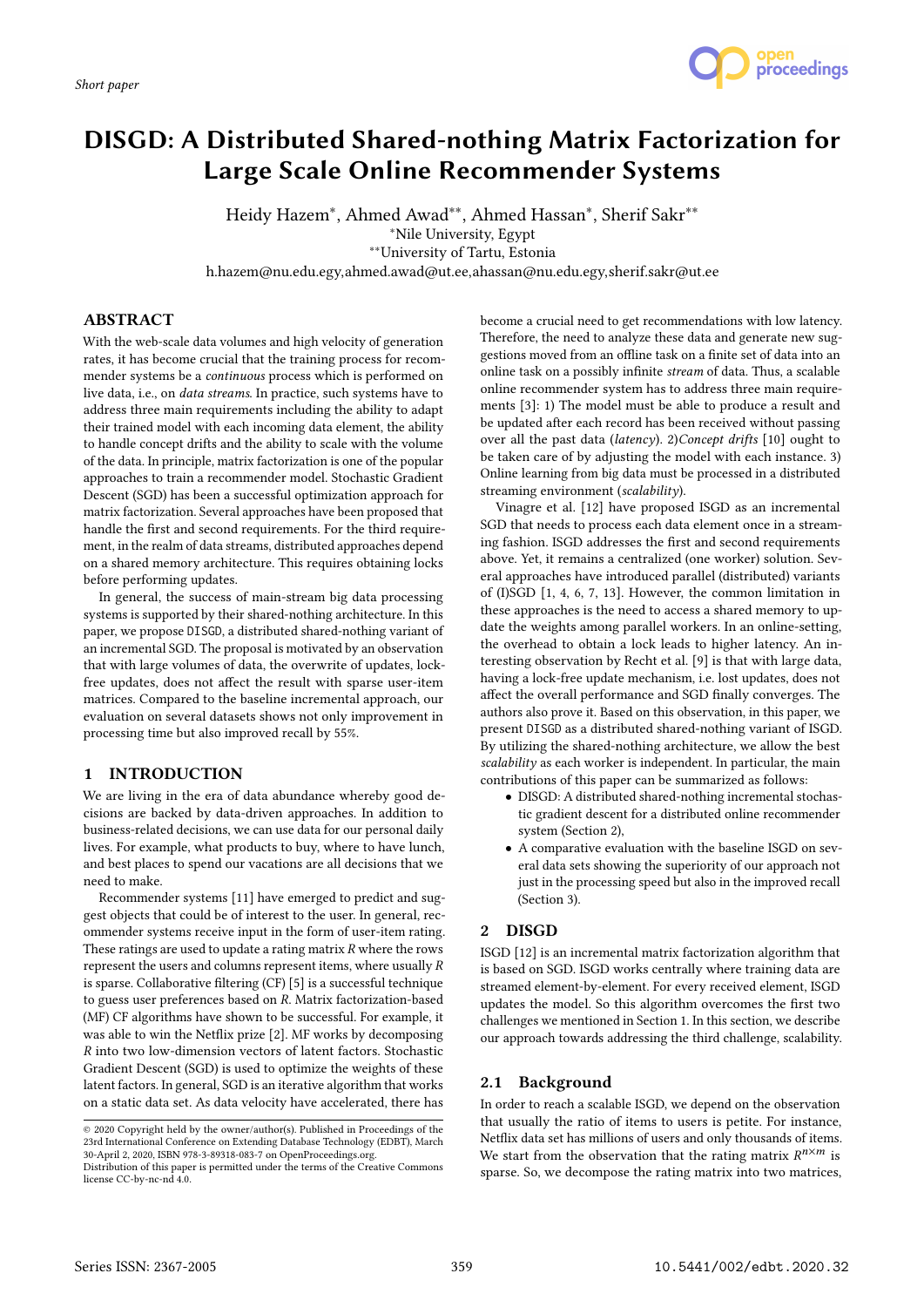the users' matrix  $U^{n \times k}$  and the items' matrix  $I^{m \times k}$  with low-<br>dimension k, where  $k \leq \epsilon$ , n and  $k \leq \epsilon$ , m, latent features that dimension k, where  $k \ll n$  and  $k \ll m$ , latent features that underlie the items' rating by users. So, we can predict the rating of user *u* to item *i* in  $R^{n \times m}$ , by calculating the dot product between their vectors as in Formula 1.

$$
\hat{r_{ui}} = U_n . I_m^T = \sum_{k=1}^k u_{nk} . i_{mk} \tag{1}
$$

The two matrices  $U$  and  $I$  are initialized with Gaussian random values. Then, iteratively, SGD calculates how different their product is from the rating matrix  $R$  and then makes an effort to minimize this difference. ISGD is dealing with positive feedback only so the error can be calculated by  $err_{ui} = 1 - R_{ui}$  and we<br>are following that in our algorithm Eurthermore, the gradient are following that in our algorithm. Furthermore, the gradient descent algorithm iterates many times and updates the vectors which are the rows of the matrices  $U$  and  $I$  with the purpose of finding a local minimum of the difference following the loss function formulated in 2 where  $\lambda$  is the regularization parameter.

$$
min_{U_{\cdot}, I_{\cdot}} \sum_{(u, i) \in D} (R_{ui} - U_u \cdot I_i^T)^2 + \lambda (||U_u||^2 + ||I_i||^2)
$$
 (2)

To parallelize ISGD by distributing the workload among  $n_c$  pro-<br>cessors, the rating matrix  $R$  has to be divided into several blocks cessors, the rating matrix  $R$  has to be divided into several blocks and the blocks get assigned to different processors. The issue here is that two processors working on different blocks may need to update the same column of  $U$  and/or  $I$ . The blocks must be distributed in a way that avoids conflicting updates. Our proposal to solve this problem, and thus addressing the scalability challenge, is by utilizing a splitting and replication mechanism of users and items vectors.

## 2.2 Splitting and Replication Mechanism

Receiving the rating interactions from users formulated as  $\langle u, i, r \rangle$ , Algorithm 1 will distribute the received streamed data of tuples by hashing each record where the user vector and item vector reside over the nodes. For each received tuple  $\lt u, i, r$ , ISGD updates the user vector and the item vector according to the two equations below, where  $\eta$  is the gradient step size.

$$
U_u = U_u + \eta (err_{ui}.I_i - \lambda U_u)
$$
\n(3)

$$
I_i = I_i + \eta(\text{err}_{ui}.U_u - \lambda I_i)
$$
 (4)  
The aim behind our splitting and replication mechanism is

to guarantee that the vectors of users and items are divided over the nodes as it would grow larger than the capacity of one node (central solution). It is assumed that the items are known beforehand. Hence, starting by the item matrix, it is divided into  $n_i$  splits (partitions) and each split is replicated over  $n_c/n_i$  of the nodes -where  $n_c$  is number of nodes in the cluster- while each user vector should exist in  $n_i$  of the nodes to always guarantee that a tuple  $\langle u, i, r \rangle$  hits one node where its user and item vectors reside. As a requirement, the number of nodes in the cluster  $n_c$ should be equal to  $n_i^2$ <br>technique in Algorithm  $\frac{2}{i} + w.n_i$  where  $w \in \mathbb{N}_0$ . The distribution technique in Algorithm 1 offloads the storage of vectors to around  $n_i/n_c$  of the nodes. For example, when  $n_i = 2$ , the item matrix I is divided into two halves, each half is stored on half of the nodes. The user matrix U is divided over  $n_c/2$  of the nodes and each user vector should exist in two nodes, given  $n_i = 2$ , over the cluster. Hence, any received tuple is always distributed, in such a way that its user and item vectors are always represented in only one node. Thus, the entire rating matrix will not be needed at any point of time for any single processing task.

Algorithm 1: Parallel ISGD algorithm **Data:** data stream of  $\{< u, i, r>\}\in D$ **Input:**  $N$ ,  $\lambda$ ,  $\eta$ ,  $n_i$ ,  $k$ Output: Top  $N$  recommended list. 1: **function** distributingFn(u,i,n<sub>i</sub>) 2:  $n_c = n_i^2$ <br>3: il ist  $\frac{a}{i}$  + w.n<sub>i</sub> 3: *iList*← Map hashing of item id to its  $n_c/n_i$  *of nodes*<br>4: *uList*← Map hashing of user id to its n<sub>i</sub>nodes 4: uList← Map hashing of user id to its n<sub>i</sub>nodes<br>5: key ← Get the common node from uList and  $key \leftarrow$  Get the common node from uList and iList 6:  $outStream < key, u, i, rate >$ 7: end function while receiving  $\{ \leq u, i, r \leq l \} \in D$  on each node do DISTRIBUTINGFN $(u,i,n_i)$ if  $u \notin Rows(U)$  then  $U_u \leftarrow \text{Vector}(size : k);$  $U_u \sim \mathcal{N}(0,0.1);$ end if  $i \notin Rows(I)$  then  $I_i \leftarrow \text{Vector}(size : k)$ ;  $I_i \sim \mathcal{N}(0, 0.1);$ end  $err_{ui}$  ← 1 –  $U_u$ . $I_i^T$ ;  $U_u \leftarrow U_u + \eta (err_{ui}.I_i - \lambda U_u);$  $I_i \leftarrow I_i + \eta (err_{ui}.U_u - \lambda I_i)$ end

Algorithm 1 describes how we scale ISGD by means of splitting and replication of the users and items vector. A new top N recommendations list is generated every time a tuple is received. Based on the distributing mechanism shown in Figure 1. This function accords a key to the tuple for maintaining that the pair of user and item vector exists in one node while the single item vector should be in  $n_c/n_i$  nodes and the single-user vector should reside in  $n_i$  of nodes. This key is produced by hashing the user and item then mapping the hashing output to a predefined list of  $n_i$  nodes and  $n_c/n_i$  nodes and get the common node number to be the key whereby this key is used for distributing. This node processes the received data and outputs top N recommendations. This particular node only processes  $1/n_i$  of the items matrix I that is received in the hashing process described earlier. This does not mean that this particular user will always get his recommendation from this node based on the same items.

It is a random process, based on which  $1/n_i$  of the items stored in which node that tuple hits. Moreover, the repetition of the user vector helps offload the storage, making it possible for the algorithm to recommend items for user from different  $n_i$  pools of candidates which boosts our recommendation algorithm by giving a wide view for all the items. Algorithm 1 does not need to synchronize between the  $n_i$  same user's vectors or  $n_c/n_i$  same item's vectors repeatedly stored in the nodes, as Figure 1 shows. It has been proved by Recht et al. [9] that SGD algorithm running over parallel processors with shared memory can converge when the threads overwrite each other and calculate gradient using the outdated current solution which leads to asynchronous machine learning algorithms. Keeping the vectors asynchronous accomplishes two important things, first, it makes DISGD faster and avoids any synchronization or need for lock management.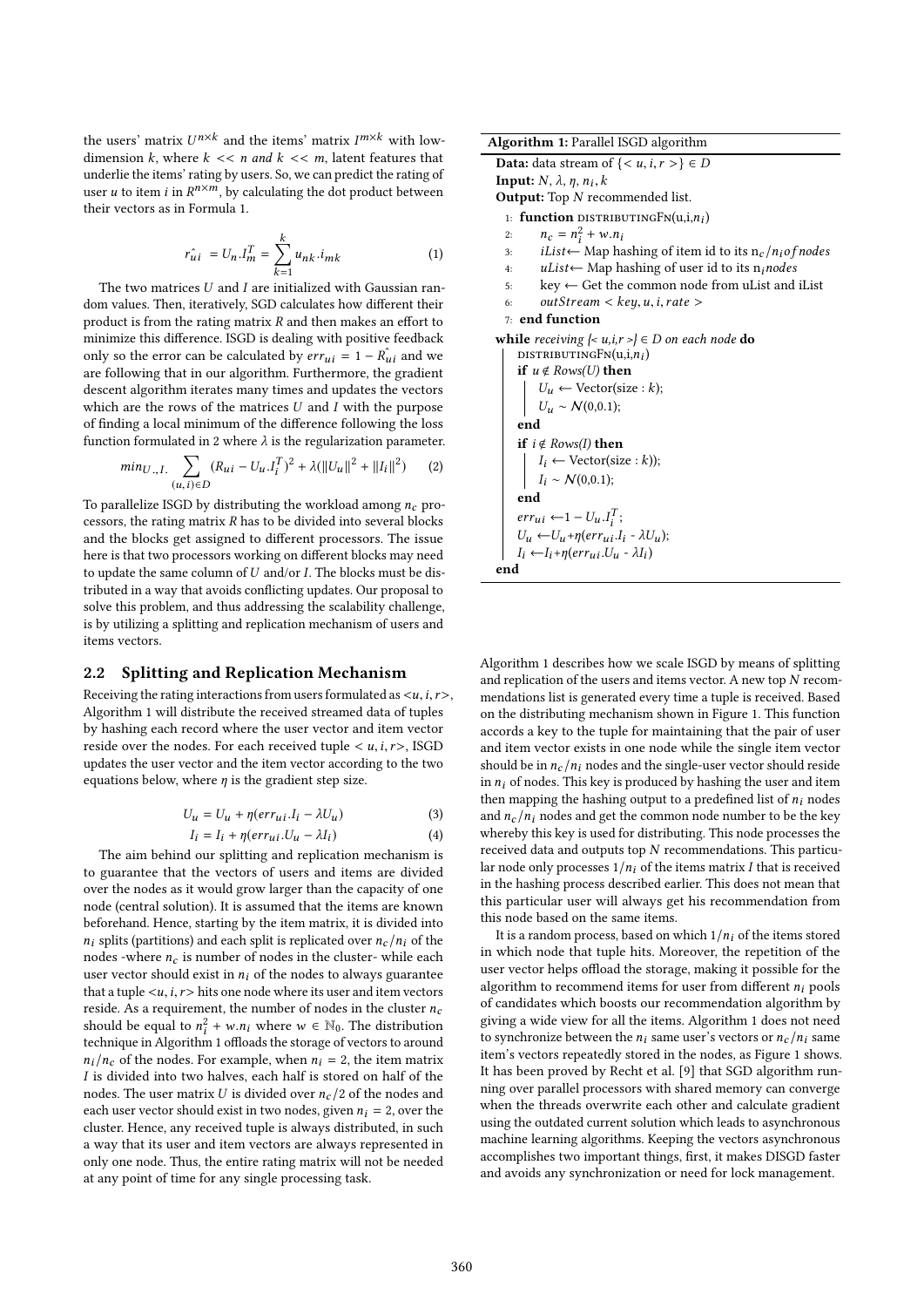

Figure 1: Overview of DISGD collaborative filtering

#### Algorithm 2: Prequential online evaluator using recall

(1) Recommend top-N recommendation list for the user's coming interaction if the user is known otherwise move to step 3. (2) score top-N recommendation list based on the coming item i

using recall.  $Recall@N =$ (  $i, i \in topN$  recommendationlist 0,  $i \notin top - N$  recommendationlist

(3) Updated the vectors with the coming instance

## 3 EVALUATION

We evaluate DISGD against ISGD as a baseline. The evaluation experiments are done without handling cold start problem as it is not our concern in this paper. We follow prequential evaluation[8] which is suitable and mostly used for streaming algorithms. Prequential evaluation works as follows: for every received instance; it is used first for testing then feed the model with it for training. Specifically, we are following prequential evaluation for streaming recommender systems proposed by Vinagre et al. [12] using the recall evaluation metric which gives indication of how many true positive hits from the user side to the recommendation list by measuring the ratio of relevant items recommended to the total. We compute recall as per Algorithm 2.

The hyperparameter values of equations 3 and 4 used in our experiments are  $\lambda = 0.01$ ,  $\mu = 0.05$ . We compute the recall with  $N = 10$  and set the number of latent features to  $k = 10$ . DISGD has been implemented on top of Apache Flink version <sup>1</sup>.8.<sup>1</sup> deployed in a standalone cluster mode with <sup>64</sup> workers. Each worker is a single core running at <sup>2</sup>.<sup>3</sup> GHz with <sup>30</sup> GB of main memory. To run the baseline ISGD, we implemented it also as a Flink application and force it to run on a single worker. All the code of our experiments are available for reproducibility  $\frac{1}{1}$ .





(b) Recall@10 for Netflix

Figure 2: Development of recall@10 testing different  $n_c$ . The plotted lines relate to a moving average of the re $call@10$  got for every recommendation with window size w=5000 with replication factor  $n_i = 2$ 

Data Sets. For our experimntal evaluation, we have used three popular datasets: Movielens 1M<sup>2</sup>, Netflix<sup>3</sup> and last.FM<sup>4</sup>.

<sup>1</sup>https://github.com/DataSystemsGroupUT/DISGD

 $^2$ https://grouplens.org/datasets/movielens/1m/  $\,$ 

<sup>3</sup>https://www.kaggle.com/netflix-inc/netflix-prize-data

<sup>4</sup>https://www.last.fm/